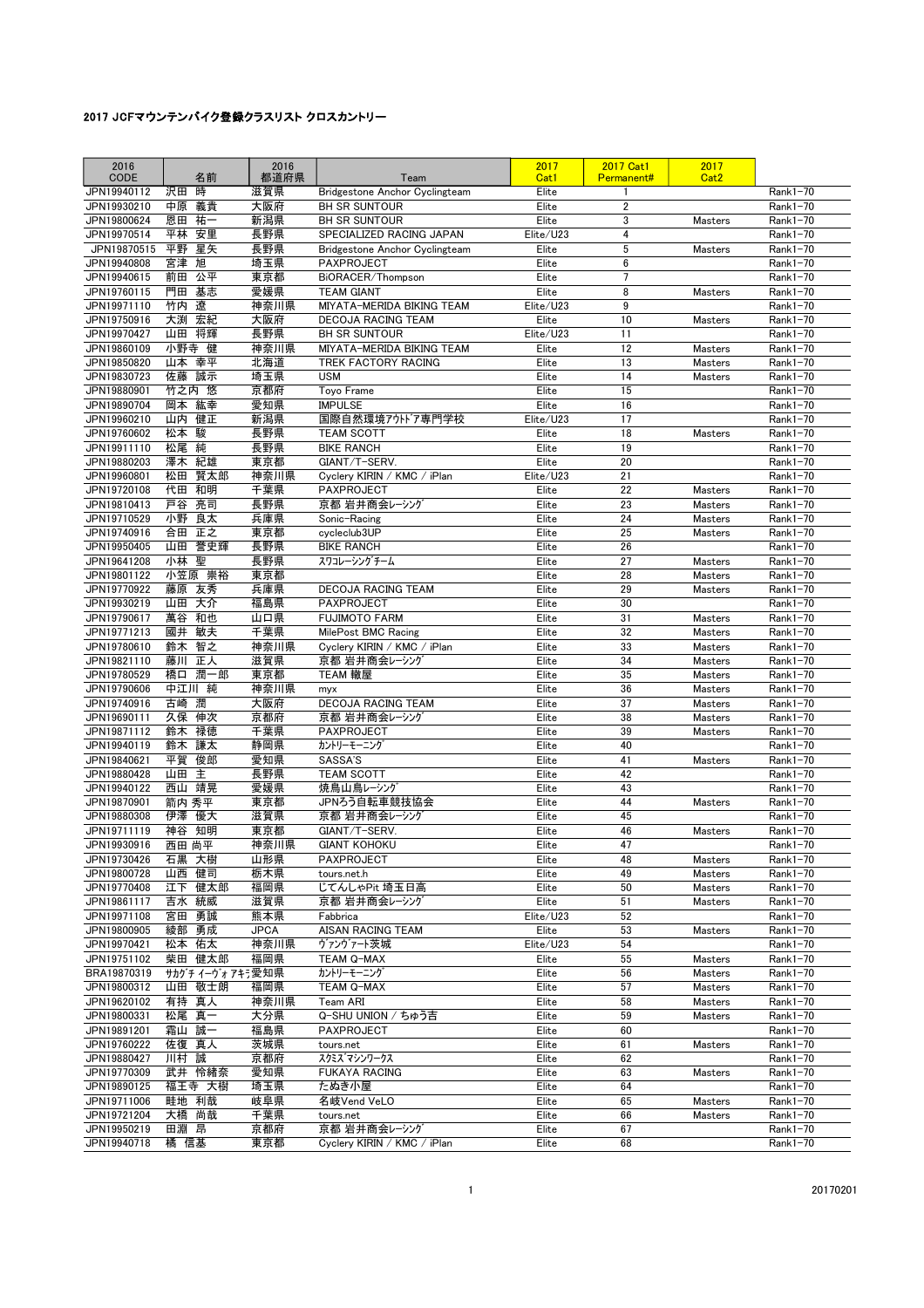| 2016<br>CODE               | 名前             | 2016<br>都道府県 | Team                                    | 2017<br>Cat1                     | <b>2017 Cat1</b><br>Permanent# | 2017<br>Cat <sub>2</sub> |                            |
|----------------------------|----------------|--------------|-----------------------------------------|----------------------------------|--------------------------------|--------------------------|----------------------------|
| JPN19970811                | 本田<br>彬        | 北海道          | Green Grips                             | Elite/U23                        | 69                             |                          | Rank1-70                   |
| KOR19840207                | Na Sanghoon    | <b>KOR</b>   | Elfama                                  | Elite                            | 70                             | <b>Masters</b>           | Rank1-70                   |
| JPN19770302                | 斎藤 朋寛          | 神奈川県         | <b>RIDELIFE GIANT</b>                   | Elite                            | 71                             | Masters                  | 特別昇格                       |
| JPN19910123                | 岸本 直樹          | 兵庫県          | Sonic-Racing                            | Elite                            | 72                             |                          | 特別昇格                       |
| JPN19740618                | 吉元 健太郎         | 東京都          | チーム鳴木屋                                  | Elite                            | 73                             | <b>Masters</b>           | 特別昇格                       |
| JPN19790516                | 堺 章吾           | 長野県          | パワースポーツSICK                             | Elite                            | 74                             | <b>Masters</b>           | 特別昇格                       |
| JPN19771007                | 北島 篤志          | 東京都          | Cyclery KIRIN / KMC / iPlan             | Elite                            | 75<br>76                       | <b>Masters</b>           | 特別昇格                       |
| JPN19971221<br>JPN19741019 | 坂本 章<br>重 由一   | 兵庫県<br>東京都   | Sonic Racing<br>ナカザワジム XCO              | Elite/U23<br>Elite               | 77                             | <b>Masters</b>           | 特別昇格<br>特別昇格               |
| JPN19830803                | 辻 陽介           | 神奈川県         | <b>HEART VIEW</b>                       | Elite                            | 78                             | Masters                  | 特別昇格                       |
| JPN19721011                | 國吉 正紀          | 石川県          | BRIDLER JD共済OZ                          | Elite                            | 79                             | Masters                  | 特別昇格                       |
| JPN19760321                | 青木誠            | 東京都          | Rise-Ride2020                           | Elite                            | 80                             | <b>Masters</b>           | 特別昇格                       |
| JPN19981003                | 江越 昇也          | 神奈川県         | ProRide                                 | Elite/U23                        | 81                             |                          | JNRRank1-10                |
| JPN19980129                | 上野 蓮           | 福岡県          | Lion de Kapelmuur                       | Elite/U23                        | 82                             |                          | JNRRank1-10                |
| JPN19980716                | 穴田 玖舟          | 北海道          | <b>TEAM BG8</b>                         | Elite/U23                        | 83                             |                          | JNRRank1-10                |
| JPN19980426                | 黒瀬 文也          | 北海道          | <b>TEAM BG8</b>                         | Elite/U23                        | 84                             |                          | JNRRank1-10                |
| JPN19980401                | 笠井 章生          | 新潟県          | 国際自然環境アウトドア専門学校                         | Elite/U23                        | 85                             |                          | JNRRank1-10                |
| JPN19980815                | 横田 和門          | 熊本県          | 八代農高 泉分校                                | Elite/U23                        | 86                             |                          | JNRRank1-10                |
| JPN19731124<br>JPN19691025 | 大橋 優<br>小田島 貴弘 | 奈良県<br>神奈川県  | TeamPoppo/なんちゃってバイカーズ<br>maillot SY-Nak | <b>Masters</b><br><b>Masters</b> | 201<br>202                     | Elite<br>Elite           | MSTRank1-10<br>MSTRank1-10 |
| JPN19680811                | 余語 賢司          | 愛知県          | Rueda/36隊                               | Masters                          | 203                            | Elite                    | MSTRank1-10                |
| JPN19670421                | 浅井 秀樹          | 埼玉県          | <b>USM</b>                              | Masters                          | 204                            | Elite                    | MSTRank1-10                |
| JPN19641128                | 酒居 良和          | 広島県          | マウンテン☆ポテト                               | <b>Masters</b>                   | 205                            | Elite                    | MSTRank1-10                |
| JPN19720413                | 植川 英治          | 静岡県          | tours.net                               | <b>Masters</b>                   | 206                            | Elite                    | MSTRank1-10                |
| JPN19820215                | 品川 真寛          | 神奈川県         | <b>TEAM YOUCAN</b>                      | <b>Masters</b>                   | 207                            | Elite                    | MSTRank1-10                |
| JPN19691107                | 竹谷 賢二          | 埼玉県          | SPECIALIZED RACING JAPAN                | <b>Masters</b>                   | 208                            | Elite                    | MSTRank1-10                |
| JPN19720817                | 多田 尚史          | 東京都          | TEAM SPORT KID                          | <b>Masters</b>                   | 209                            | Elite                    | MSTRank1-10                |
| JPN19690925                | 塩見学            | 東京都          | $B \cdot B \cdot Q$                     | <b>Masters</b>                   | 210                            | Elite                    | MSTRank1-10                |
| JPN19750329                | 橋本 賢毅          | 東京都          | <b>USM</b>                              | Elite                            |                                | <b>Masters</b>           | ADVRank1-20                |
| JPN19790818                | 棟保 祐介          | 滋賀県          | 岩井商会 レーシング                              | Elite                            |                                | <b>Masters</b>           | ADVRank1-20                |
| JPN19840613                | 長谷 友博          | 兵庫県          | Sonic-Racing                            | Elite                            |                                | Masters                  | ADVRank1-20                |
| JPN19750308                | 奥田 晃久          | 愛知県          | <b>SNG</b><br>TEAM 轍屋                   | Elite                            |                                | Masters                  | ADVRank1-20                |
| JPN19740615<br>JPN19700818 | 政井 亮一<br>野嵜 英樹 | 東京都<br>東京都   | TORQUE NOZAC サンメリット                     | Elite<br>Elite                   |                                | Masters<br>Masters       | ADVRank1-20<br>ADVRank1-20 |
| JPN19750312                | 足立 文夫          | 神奈川県         | <b>PAX PROJECT</b>                      | Elite                            |                                | Masters                  | ADVRank1-20                |
| JPN19660214                | 羽鳥 和重          | 埼玉県          | cycleclub3UP                            | Elite                            |                                | <b>Masters</b>           | ADVRank1-20                |
| JPN19810928                | 上野亮            | 愛媛県          | INFINITY                                | Elite                            |                                | <b>Masters</b>           | ADVRank1-20                |
| JPN19730429                | 中山 誠司          | 東京都          | 日野自動車レーシングチーム                           | Elite                            |                                | <b>Masters</b>           | ADVRank1-20                |
| JPN19880123                | 長里 雅也          | 愛知県          | 自転車村R                                   | Elite                            |                                | Elite                    | ADVRank1-20                |
| JPN19910311                | 小林 優斗          | 栃木県          | tours.net.h                             | Elite                            |                                | Elite                    | ADVRank1-20                |
| JPN19820202                | 佐々木 文吾         | 大阪府          | シマノトリンキング XC A                          | Elite                            |                                | <b>Masters</b>           | ADVRank1-20                |
| JPN19720716                | 小寺 知之          | 東京都          | sunday riders                           | Elite                            |                                | <b>Masters</b>           | ADVRank1-20                |
| JPN19910111                | 野口 惇           | 茨城県          | ヴァンヴァート茨城                               | Elite                            |                                | Elite                    | ADVRank1-20                |
| JPN19680517                | 木下 聡之          | 大阪府          | リミテット チーム 846<br><b>CLAMP</b>           | Elite                            |                                | Masters                  | ADVRank1-20<br>ADVRank1-20 |
| JPN19800813<br>JPN19880119 | 丸山 兼児<br>古庄 勇輝 | 長野県<br>愛知県   | SUBARU.C.C/One on One                   | Elite<br>Elite                   |                                | <b>Masters</b><br>Elite  | ADVRank1-20                |
| JPN19760813                | 朽木 聡           | 栃木県          | K-Blood Racing                          | Elite                            |                                | <b>Masters</b>           | ADVRank1-20                |
| JPN19860619                | 村田 悠歩          | 大阪府          | シマノトリンキング XC B                          | Elite                            |                                | Masters                  | ADVRank1-20                |
| JPN19631202                | 小坂 正則          | 長野県          | スワコレーシングチーム                             | Advance                          |                                | <b>Masters</b>           |                            |
| JPN19960622                | 岡野 樹           | 大阪府          | TEAM RINGO ROAD                         | Advance                          |                                |                          |                            |
| JPN19820428                | 井須 大輔          | 京都府          | <b>TOM'S CRAFT</b>                      | Advance                          |                                | Masters                  |                            |
| JPN19881021                | 小坂 光           | 長野県          | じてんしゃの杜                                 | Advance                          |                                |                          |                            |
| JPN19900313                | 詫間 啓耀          | 神奈川県         | KhodaaBloom                             | Advance                          |                                |                          |                            |
| JPN19651013                | 橘田 淳一郎         | 東京都          | TEAMユキリン                                | Advance                          |                                | Masters                  |                            |
| JPN19890125                | 福王寺 一樹         | 埼玉県          | たぬき小屋                                   | Advance                          |                                |                          |                            |
| JPN19860129<br>JPN19930906 | 水谷 祐太<br>竹本 颯太 | 大阪府<br>愛媛県   | シマノトリンキング XCB                           | Advance                          |                                | <b>Masters</b>           |                            |
| JPN19830504                | 小嶋 太郎          | 東京都          | Team TOC<br>JPNろう自転車競技協会                | Advance<br>Advance               |                                | <b>Masters</b>           |                            |
| JPN19931028                | 後呂 有哉          | 愛知県          | 京都 岩井商会レーシング                            | Advance                          |                                |                          |                            |
| JPN19630226                | 桝 泰将           | 東京都          | VOLCAオート゛ビーBOMA                         | Advance                          |                                | Masters                  |                            |
| JPN19720930                | 淮田 一磨          | 兵庫県          | <b>TEAM ECU HardRock</b>                | Advance                          |                                | Masters                  |                            |
| JPN19710108                | 藤 拓也           | 東京都          | Cyclery KIRIN / KMC / iPlan             | Advance                          |                                | Masters                  |                            |
| JPN19661114                | 米山 修           | 埼玉県          | チーム埼玉県人                                 | Advance                          |                                | Masters                  |                            |
| JPN19780928                | 丸山 厚           | 長野県          | <b>BOMA RACING</b>                      | Advance                          |                                | Masters                  |                            |
| JPN19770117                | 鈴木 敦夫          | 長野県          | 松本エキノコックス                               | Advance                          |                                | Masters                  |                            |
| JPN19850410                | 岩田 祐樹          | 愛知県          | Rueda/36隊                               | Advance                          |                                | Masters                  |                            |
| JPN19770915                | 高田 真督          | 神奈川県         | バイクルームシンMOMO                            | Advance                          |                                | Masters                  |                            |
| JPN19810213<br>JPN19841220 | 秋山 大輔<br>長里 論  | 東京都          | ナカザワジム XCO                              | Advance                          |                                | Masters                  |                            |
| JPN19930718                | 宮内 渉           | 愛知県<br>愛媛県   | 自転車村R<br>ブルブルチキン                        | Advance<br>Advance               |                                | Masters                  |                            |
|                            |                |              |                                         |                                  |                                |                          |                            |

2 20170201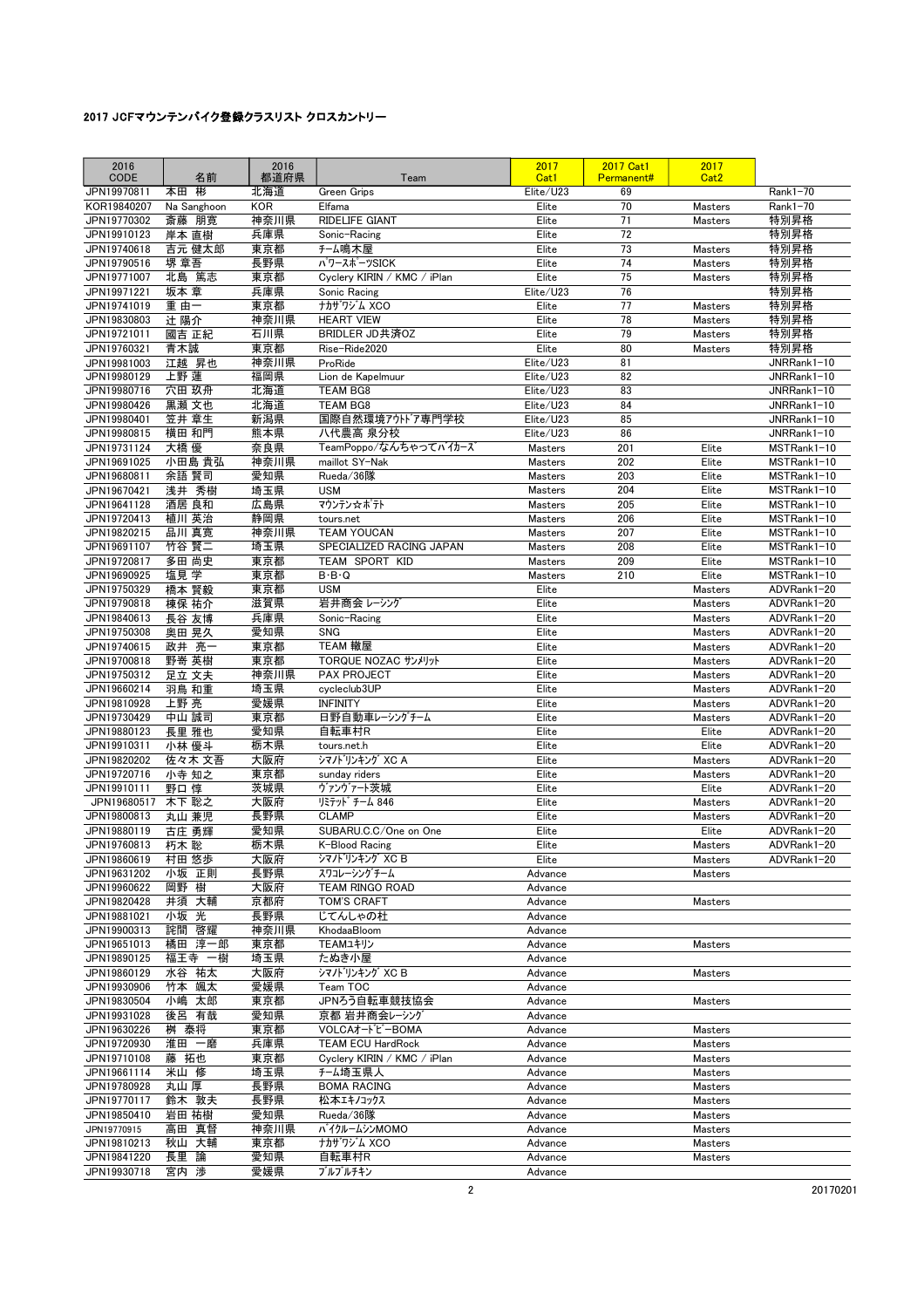| 2016<br>CODE               | 名前              | 2016<br>都道府県 | Team                                               | 2017<br>Cat1       | <b>2017 Cat1</b><br>Permanent# | 2017<br>Cat <sub>2</sub> |  |
|----------------------------|-----------------|--------------|----------------------------------------------------|--------------------|--------------------------------|--------------------------|--|
| JPN19970710                | 昂也<br>加藤        | 岐阜県          | SPECIALIZED RACING JAPAN                           | Advance            |                                |                          |  |
| JPN19700209                | 込山<br>弘光        | 神奈川県         | <b>HEART VIEW</b>                                  | Advance            |                                | <b>Masters</b>           |  |
| JPN19790808                | 山根 大輔           | 高知県          | 高知CTC                                              | Advance            |                                | Masters                  |  |
| JPN19760727                | 篤<br>植田         | 神奈川県         | TEAM RINGO ROAD                                    | Advance            |                                | <b>Masters</b>           |  |
| JPN19751120<br>JPN19711006 | 西垣内 裕治<br>白石 貴明 | 東京都<br>岡山県   | 日野自動車レーシングチーム<br>チーム ウェーブ                          | Advance<br>Advance |                                | Masters<br>Masters       |  |
| JPN19850403                | 女部田 智之          | 埼玉県          | cycleclub3UP                                       | Advance            |                                | Masters                  |  |
| JPN19730528                | 川上<br>徹造        | 神奈川県         | tours.net                                          | Advance            |                                | Masters                  |  |
| JPN19680424                | 高塚 理            | 埼玉県          | ヘルジタ                                               | Advance            |                                | Masters                  |  |
| JPN19880110                | 小段 亮            | 長野県          | MTBクラブ安曇野                                          | Advance            |                                |                          |  |
| JPN19690401                | 澤田 雄一           | 長野県          | チームサイクルマイント                                        | Advance            |                                | <b>Masters</b>           |  |
| JPN19981128<br>JPN19981109 | 織田 聖<br>瀬戸 雅徳   | 埼玉県<br>福岡県   | 弱虫ペダル サイクリングチーム<br>ProRide                         | Advance<br>Advance |                                |                          |  |
| JPN19980507                | 秦岳杜             | 長野県          | パワースポーツSICK                                        | Advance            |                                |                          |  |
| JPN19981104                | 川野 太雅           | 東京都          | Team-K                                             | Advance            |                                |                          |  |
| JPN19990421                | 小林 勇輝           | 長野県          | イナーメ信濃山形                                           | Junior             | 401                            |                          |  |
| JPN19991126                | 北林 力            | 長野県          | ProRide                                            | Junior             | 402                            |                          |  |
| JPN19990512                | 橋本 青空           | 長野県          | MTBクラブ安曇野                                          | Junior             | 403                            |                          |  |
| JPN19990531<br>JPN19991217 | 赤荻 秀弥<br>梶 鉄輝   | 栃木県<br>兵庫県   | じてんしゃの杜<br>Sonic-Racing                            | Junior<br>Junior   | 404<br>405                     |                          |  |
| JPN19990605                | 大西 秀典           | 兵庫県          | Sonic-Racing                                       | Junior             | 406                            |                          |  |
| JPN19991011                | 古江 真己           | 北海道          | <b>TEAM BG8</b>                                    | Junior             | 407                            |                          |  |
| JPN19990410                | 木下 雄介           | 大阪府          | チーム・ガチャピン                                          | Junior             | 408                            |                          |  |
| JPN19990222                | 宇津 孝太郎          | 神奈川県         | &STREAM小川輪業                                        | Junior             | 409                            |                          |  |
| JPN19990816                | 狩野 桂佑           | 神奈川県         | <b>YRT</b>                                         | Junior             | 410                            |                          |  |
| JPN19990717<br>JPN19990925 | 古川 大裕<br>長谷川 航  | 神奈川県<br>神奈川県 | <b>YRT</b><br><b>YRT</b>                           | Junior<br>Junior   |                                |                          |  |
| JPN19990817                | 光本 流雲           | 神奈川県         | <b>YRT</b>                                         | Junior             |                                |                          |  |
| JPN20001025                | 神永 真一           | 大阪府          | ProRide                                            | Junior             |                                |                          |  |
| JPN20000415                | 石川絃             | 愛知県          | SASSA'S                                            | Junior             |                                |                          |  |
| JPN20000428                | 村上 功太郎          | 愛媛県          | こけむしろ                                              | Junior             |                                |                          |  |
| JPN20000710                | 久保一真            | 滋賀県          | ProRide                                            | Junior             |                                |                          |  |
| JPN20001006<br>JPN20000428 | 野村 拓未<br>松井 巡平  | 長野県<br>長崎県   | MTBクラブ安曇野<br>q-shu union                           | Junior<br>Junior   |                                |                          |  |
| JPN20001231                | 木谷 響            | 静岡県          | <b>Wood Canyon</b>                                 | Junior             |                                |                          |  |
| JPN20000126                | 妻木 祥太郎          | 大阪府          | TEAM RINGO ROAD                                    | Junior             |                                |                          |  |
| JPN20000912                | 榎木 涼雅           | 北海道          | <b>TEAM BG8</b>                                    | Junior             |                                |                          |  |
| JPN20000607                | 井上 智樹           | 東京都          | バイクルームシンMOMO                                       | Junior             |                                |                          |  |
| JPN20000129<br>JPN20000606 | 積田 連<br>松田 陸    | 福島県<br>福岡県   | <b>PAXPROJECT</b><br>MATSUYA FACTORY RACING        | Junior<br>Junior   |                                |                          |  |
| JPN20000205                | 橋本 嶺登           | 長野県          | パワースポーツSICK                                        | Junior             |                                |                          |  |
| JPN20000508                | 伊藤 旭            | 熊本県          | 九州学院高等学校                                           | Junior             |                                |                          |  |
| JPN20000323                | 出羽 秀多           | 愛知県          | Rueda/36隊                                          | Junior             |                                |                          |  |
| JPN20001211                | 筧 幸太            | 愛知県          | BUCYOcoffee.CLT                                    | Junior             |                                |                          |  |
| JPN20001124<br>JPN20000417 | 小林 慧紀           | 東京都<br>神奈川県  | 2020Limited846/Team-K<br><b>DECOJA RACING TEAM</b> | Junior             |                                |                          |  |
| JPN20000411                | 秋山 侑亮<br>白井 将   | 神奈川県         | <b>YRT</b>                                         | Junior<br>Junior   |                                |                          |  |
| JPN20000803                | 鮏川 賢真           | 神奈川県         | <b>YRT</b>                                         | Junior             |                                |                          |  |
| JPN20001111                | 渡邊 山晃           | 神奈川県         | YRT                                                | Junior             |                                |                          |  |
| JPN20001019                | 高田 駿佑           | 神奈川県         | <b>YRT</b>                                         | Junior             |                                |                          |  |
| JPN20000529                | 志津木 智           | 神奈川県         | YRT                                                | Junior             |                                |                          |  |
| JPN20001118<br>JPN20000726 | 税所 航司           | 神奈川県<br>神奈川県 | <b>YRT</b><br>YRT                                  | Junior<br>Junior   |                                |                          |  |
| JPN20000804                | 三谷 海斗<br>清水 颯太  | 神奈川県         | <b>YRT</b>                                         | Junior             |                                |                          |  |
| JPN20000827                | 川島 幸起           | 群馬県          | 自転車競技部                                             | Junior             |                                |                          |  |
| JPN19700127                | 叶 英樹            | 福島県          | Spirit XARU/TAOKAS                                 | Masters            | 211                            |                          |  |
| JPN19631112                | 牧野 元            | 東京都          | Team ARI                                           | Masters            | 212                            |                          |  |
| JPN19650528                | 澤田 泰征           | 東京都          | VOLCA転倒虫                                           | Masters            | 213                            |                          |  |
| JPN19700725<br>JPN19760114 | 高橋 雅志<br>蜂須賀 智也 | 愛媛県<br>愛知県   | 焼鳥山鳥レーシング<br>BUCYOcoffee.CLT                       | Masters<br>Masters | 214<br>215                     |                          |  |
| JPN19691213                | 矢吹 浩一           | 東京都          | $B \cdot B \cdot Q$                                | Masters            | 216                            |                          |  |
| JPN19750930                | 平井 啓資           | 東京都          | <b>USM</b>                                         | Masters            | 217                            |                          |  |
| JPN19720126                | 檜垣 良一           | 愛媛県          | 焼鳥山鳥R                                              | Masters            | 218                            |                          |  |
| JPN19691105                | 紫芝 智志           | 愛知県          | <b>SNG</b>                                         | Masters            | 219                            |                          |  |
| JPN19650302                | 村田 隆            | 長野県          | 快レーシング<br>ストラーダレーシング                               | Masters            | 220                            |                          |  |
| JPN19690130<br>JPN19680522 | 佐野 光宏<br>古谷 利行  | 滋賀県<br>埼玉県   | Rise-Ride2020                                      | Masters<br>Masters | 221<br>222                     |                          |  |
| JPN19670115                | 中里 成人           | 東京都          | $B \cdot B \cdot Q$                                | Masters            | 223                            |                          |  |
| JPN19761122                | 柏崎 裕紀           | 群馬県          | RIDE to FUN                                        | Masters            | 224                            |                          |  |
| JPN19650706                | 佐藤 真一           | 神奈川県         | tours.net                                          | <b>Masters</b>     | 225                            |                          |  |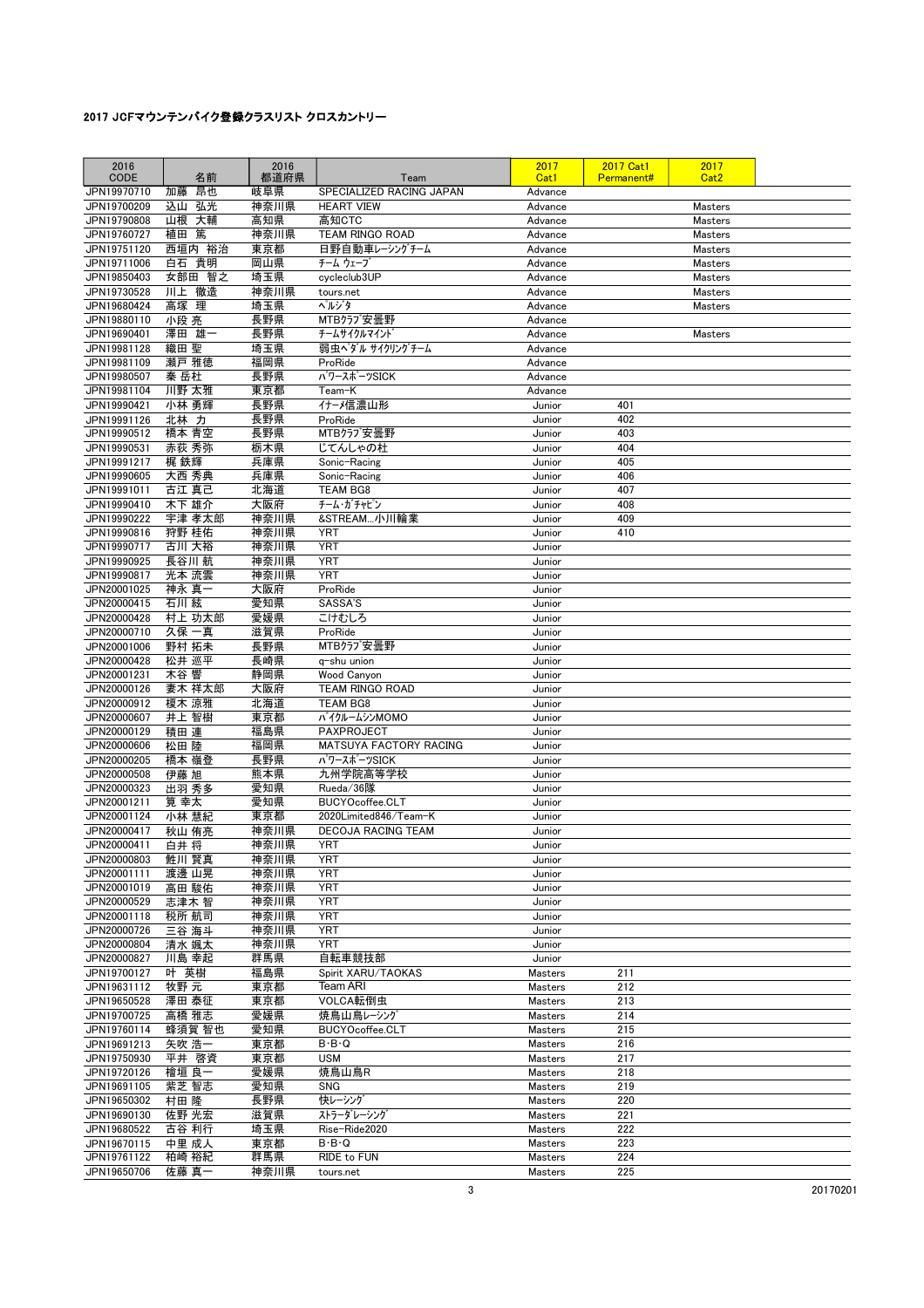| 2016                       |                 | 2016        |                                  | 2017                             | <b>2017 Cat1</b> | 2017               |  |
|----------------------------|-----------------|-------------|----------------------------------|----------------------------------|------------------|--------------------|--|
| <b>CODE</b>                | 名前              | 都道府県        | Team                             | Cat1                             | Permanent#       | Cat <sub>2</sub>   |  |
| JPN19690529<br>JPN19580412 | 内野 真治           | 東京都         | $B \cdot B \cdot Q$              | <b>Masters</b>                   | 226              |                    |  |
| JPN19700413                | 橋本 寛二<br>小口 敦   | 岡山県<br>神奈川県 | チームダックスフント<br><b>HEART VIEW</b>  | <b>Masters</b><br><b>Masters</b> | 227<br>228       |                    |  |
| JPN19750911                | 荒巻 俊介           | 福岡県         | Indipendent                      | <b>Masters</b>                   | 229              |                    |  |
| JPN19701027                | 小森 誠司           | 京都府         | <b>WP KYOTO</b>                  | <b>Masters</b>                   | 230              |                    |  |
| JPN19740515                | 山根 一貴           | 静岡県         | ナカザリジム XCO                       | Masters                          | 231              |                    |  |
| JPN19730309                | 森下 奏            | 神奈川県        | Rise-Ride2020                    | <b>Masters</b>                   | 232              |                    |  |
| JPN19781219                | 松本 賢治           | 岐阜県         | <b>SNG</b>                       | <b>Masters</b>                   | 233              |                    |  |
| JPN19800114                | 原田 耕太           | 岐阜県         | KYBモンダルジャン                       | <b>Masters</b>                   | 234              |                    |  |
| JPN19810330                | 井町 海音男          | 愛知県         | SASSA'S                          | <b>Masters</b>                   | 235              |                    |  |
| JPN19630523                | 佐宗 広明           | 東京都         | 西相模自転車狂走会                        | <b>Masters</b>                   | 236              |                    |  |
| JPN19720327                | 依田 卓也           | 東京都         | tours.net                        | <b>Masters</b>                   | 237              |                    |  |
| JPN19841210                | 星野 貴哉           | 愛知県         | SASSA'S                          | <b>Masters</b>                   | 238              |                    |  |
| JPN19720516                | 竹田 佳行           | 埼玉県         | kei's power!                     | <b>Masters</b>                   | 239              |                    |  |
| JPN19770606                | 軸丸 広樹           | 愛知県         | 無限                               | <b>Masters</b>                   | 240              |                    |  |
| JPN19780506                | 山中 真            | 愛知県         | MilePost BMC Racing              | <b>Masters</b>                   | 241              |                    |  |
| JPN19690121                | 松本 洋            | 栃木県         | じてんしゃの杜                          | <b>Masters</b>                   | 242              |                    |  |
| JPN19680715<br>JPN19730302 | 浅田 知寿<br>高橋 誠   | 愛媛県<br>東京都  | 焼鳥山鳥レーシング<br>$B \cdot B \cdot Q$ | <b>Masters</b><br><b>Masters</b> | 243<br>244       |                    |  |
| JPN19751029                | 若松 武史           | 栃木県         | じてんしゃの杜                          | <b>Masters</b>                   | 245              |                    |  |
| JPN19740911                | 宮城 義一           | 京都府         | Club La.sista Offroad Team       | <b>Masters</b>                   | 246              |                    |  |
| JPN19710406                | 景山 昭宏           | 大阪府         | (有)村上建具TeamHighlander            | <b>Masters</b>                   | 247              |                    |  |
| JPN19701228                | 筧 太一            | 愛知県         | BUCYOcoffee.CLT                  | <b>Masters</b>                   | 248              |                    |  |
| JPN19700902                | 稲垣 隆司           | 埼玉県         | Geeks                            | <b>Masters</b>                   | 249              |                    |  |
| JPN19770227                | 鈴木 祐一           | 東京都         | Rise-Ride2020                    | <b>Masters</b>                   | 250              |                    |  |
| JPN19660627                | 浅野 勤            | 埼玉県         | ぺルジタ                             | <b>Masters</b>                   |                  |                    |  |
| JPN19711214                | 山本 和広           | 愛知県         | サイクルマスター                         | <b>Masters</b>                   |                  |                    |  |
| JPN19690928                | 上村 正彦           | 東京都         | maillot SY-Nak                   | <b>Masters</b>                   |                  |                    |  |
| JPN19670913                | 三浦 貴之           | 愛知県         | ブレスオブエア                          | <b>Masters</b>                   |                  |                    |  |
| JPN19680110                | 中津 顕            | 滋賀県         | <b>WP KYOTO</b>                  | Masters                          |                  |                    |  |
| JPN19731224                | 赤坂 佳紀           | 栃木県         | RIDE to FUN                      | <b>Masters</b>                   |                  |                    |  |
| JPN19711103                | 山本 治文           | 静岡県         | チーム埼玉県人                          | Masters                          |                  |                    |  |
| JPN19700824                | 宮田 裕樹           | 栃木県         | tours.net.h                      | <b>Masters</b>                   |                  |                    |  |
| JPN19690129                | 丸畑 明彦           | 大阪府         | PC松本                             | <b>Masters</b>                   |                  |                    |  |
| JPN19700803                | 野澤 和紀<br>譽田 敦信  | 埼玉県         | cycleclub3UP<br><b>SNG</b>       | Masters                          |                  |                    |  |
| JPN19650521<br>JPN19701214 | 古谷 崇            | 愛知県<br>愛知県  | サイクルマスター                         | Masters<br><b>Masters</b>        |                  |                    |  |
| JPN19790427                | 藤森 義真           | 神奈川県        | チーム埼玉県人                          | <b>Masters</b>                   |                  |                    |  |
| JPN19730829                | 筋野 俊昭           | 東京都         | 日野自動車レーシングチーム                    | <b>Masters</b>                   |                  |                    |  |
| JPN19760320                | 美濃羽 良広          | 愛知県         | mino                             | <b>Masters</b>                   |                  |                    |  |
| JPN19740725                | 福島 雅志           | 岡山県         | チームダックスフント                       | <b>Masters</b>                   |                  |                    |  |
| JPN19740805                | 桝田 啓仁           | 北海道         | <b>TEAM BG8</b>                  | <b>Masters</b>                   |                  |                    |  |
| JPN19670827                | 松田 清            | 神奈川県        | <b>HEART VIEW</b>                | <b>Masters</b>                   |                  |                    |  |
| JPN19661118                | 坂田 秀貴           | 奈良県         | Teamまんま                          | <b>Masters</b>                   |                  |                    |  |
| JPN19770331                | 小澤 雅之           | 福岡県         | 林商店                              | Masters                          |                  |                    |  |
| JPN19810213                | 萩原 信一郎          | 茨城県         | tours.net                        | <b>Masters</b>                   |                  |                    |  |
| JPN19731009                | 柳堀 伸            | 東京都         | Rise-Ride2020                    | <b>Masters</b>                   |                  |                    |  |
| JPN19730315                | 佐藤 健太郎          | 栃木県         | RIDE to FUN                      | Masters                          |                  |                    |  |
| JPN19660204                | 竹本 勇治           | 愛媛県         | Team TOC                         | Masters                          |                  |                    |  |
| JPN19780320                | 遠藤 弘樹           | 東京都         | ProRide                          | Masters                          |                  |                    |  |
| JPN19741203                | 金井 仁            | 東京都         | デラピスタ                            | Masters                          |                  |                    |  |
| JPN19700113                | 渡辺 泰介           | 神奈川県        | Team ARI<br>ヘルジタ                 | Masters                          |                  |                    |  |
| JPN19700417<br>JPN19750922 | 松尾 光浩<br>吉永 誠   | 東京都<br>愛知県  | カントリーモーニング                       | <b>Masters</b><br>Masters        |                  |                    |  |
| JPN19780402                | 中嶋 新司           | 千葉県         | TEAM輪工房                          | Masters                          |                  |                    |  |
| JPN19800719                | 坊井 洋介           | 千葉県         | MilePost BMC Racing              | <b>Masters</b>                   |                  |                    |  |
| JPN19831215                | 田村 竜寛           | 愛知県         | SASSA'S                          | Masters                          |                  |                    |  |
| JPN19761009                | 松本 公佑           | 神奈川県        | <b>HEART VIEW</b>                | Masters                          |                  |                    |  |
| JPN19640529                | 渡辺 信吾           | 埼玉県         | cycleclub3UP                     | Masters                          |                  |                    |  |
| JPN19770930                | 鈴木 説澄           | 千葉県         | MilePost BMC Racing              | Masters                          |                  |                    |  |
| JPN19630122                | 石橋 宏充           | 富山県         | 北陸ドロタボウ                          | Masters                          |                  |                    |  |
| JPN19680104                | 三浦 喜明           | 神奈川県        | Team DREAMER                     | Masters                          |                  |                    |  |
| JPN19731125                | 遠藤 勝博           | 東京都         | Rise-Ride2020                    | Masters                          |                  |                    |  |
| JPN19820918                | 山田 豪            | 千葉県         | TORQUE NOZAC サンメリット              | Advance                          |                  | Masters            |  |
| JPN19850924                | 高橋 勇希           | 東京都         | ナカザワジム XCO                       | Advance                          |                  | Masters            |  |
| JPN19710422                | 吉田 昭雄           | 兵庫県         | 髑髏団                              | Advance                          |                  | Masters            |  |
| JPN19711115                | 吉澤 博            | 京都府         | 岩井商会レーシング                        | Advance                          |                  | Masters            |  |
| JPN19610208<br>JPN19751123 | 五味 隆登<br>小野寺 寛之 | 東京都<br>東京都  | テレマークスキー協会<br>ヘルジタ               | Advance<br>Advance               |                  | Masters<br>Masters |  |
|                            |                 |             |                                  |                                  |                  |                    |  |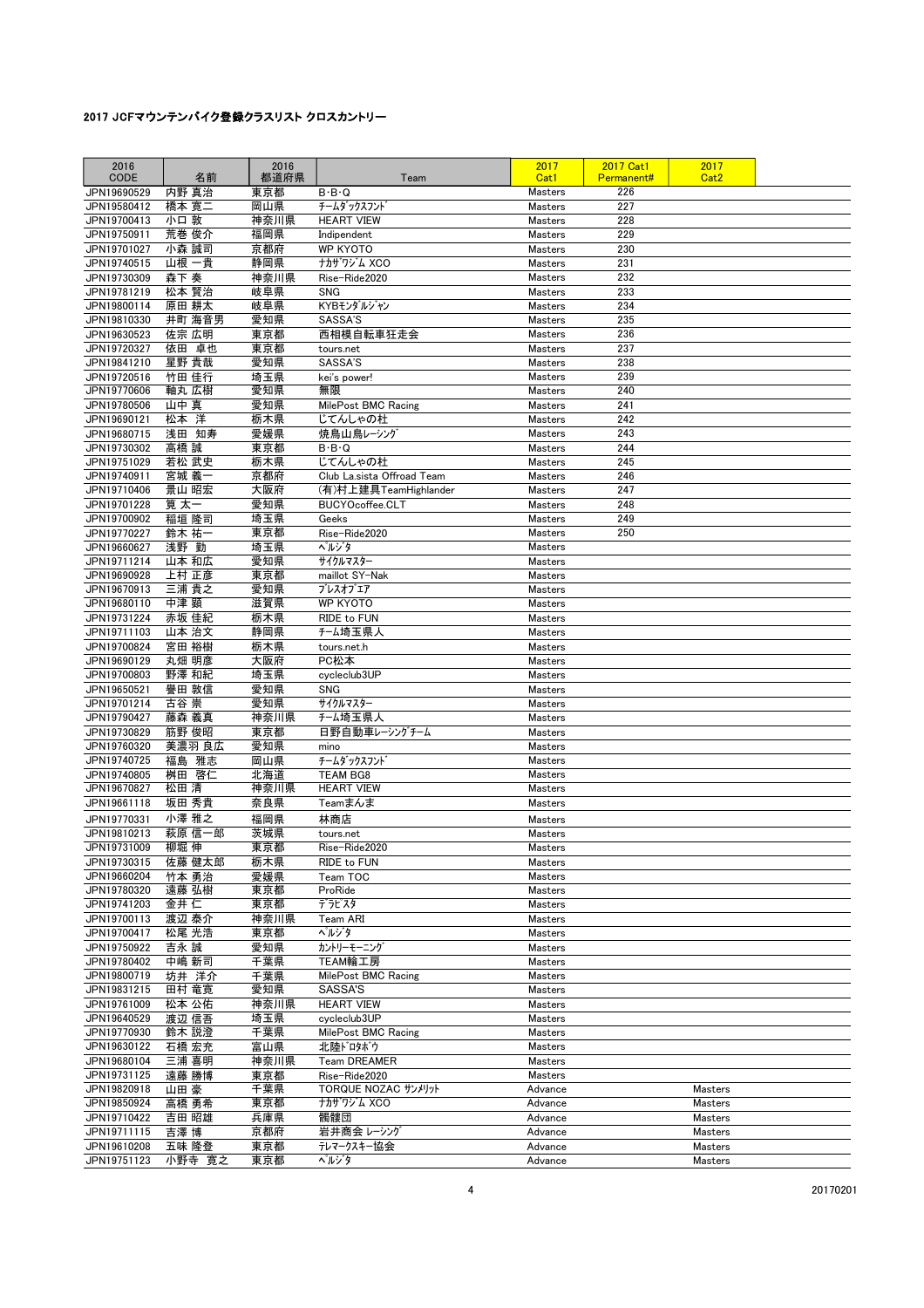| 2016<br>CODE               | 名前             | 2016<br>都道府県 | Team                                  | 2017<br>Cat1           | <b>2017 Cat1</b><br>Permanent# | 2017<br>Cat <sub>2</sub>         |                            |
|----------------------------|----------------|--------------|---------------------------------------|------------------------|--------------------------------|----------------------------------|----------------------------|
| JPN19740603                | 矢野 卓也          | 京都府          | 岩井商会 レーシング                            | Advance                |                                | <b>Masters</b>                   |                            |
| JPN19920421                | 安川 生           | 愛知県          | Y'sRoad                               | Advance                |                                |                                  |                            |
| JPN19780812                | 大塚 健一          | 群馬県          | RIDE to FUN                           | Advance                |                                | <b>Masters</b>                   |                            |
| JPN19710814                | 真田 大           | 東京都          | <b>USM</b>                            | Advance                |                                | Masters                          |                            |
| JPN19650509                | 藤本 信和          | 長野県          | チームサイクルマイント                           | Advance                |                                | <b>Masters</b>                   |                            |
| JPN19670214                | 樋口 一志          | 京都府          | team NRC                              | Advance                |                                | <b>Masters</b>                   |                            |
| JPN19741207                | 岡 将行           | 大阪府          | 662-496部                              | Advance                |                                | <b>Masters</b>                   |                            |
| JPN19850828                | 村上 純平          | 東京都          | <b>TEAM YOUCAN</b>                    | Advance                |                                | <b>Masters</b>                   |                            |
| JPN19850622<br>JPN19800204 | 藤田 浩典<br>坂本 昌良 | 愛知県<br>茨城県   | カントリーモーニング<br>チーム・フォルツァ!              | Advance<br>Advance     |                                | <b>Masters</b><br>Masters        |                            |
| JPN19781228                | 山本 辰弥          | 兵庫県          | TEAM RINGO ROAD                       | Advance                |                                | <b>Masters</b>                   |                            |
| JPN19930521                | 長尾 宏樹          | 東京都          | <b>PAXCYCLE</b>                       | Advance                |                                |                                  |                            |
| JPN19920203                | 山本 兆           | 東京都          | <b>WAKO'S RACING TEAM</b>             | Advance                |                                |                                  |                            |
| JPN19750219                | 田口 純也          | 兵庫県          | 662-496部                              | Advance                |                                | <b>Masters</b>                   |                            |
| JPN19900201                | 宮内<br>翼        | 愛媛県          | ECW-RT@ブルブルチキン                        | Advance                |                                |                                  |                            |
| JPN19960927                | 柴田 湧           | 東京都          | ナカザリジム XCO                            | Advance                |                                |                                  |                            |
| JPN19790128                | 菅原 成典          | 兵庫県          | 662-496部                              | Advance                |                                | <b>Masters</b>                   |                            |
| JPN19780422                | 菊地 修介          | 栃木県          | RIDE to FUN                           | Advance                |                                | <b>Masters</b>                   |                            |
| JPN19840901<br>JPN19860218 | 兼子 博昭<br>藪内 靖弘 | 長野県<br>三重県   | スワコレーシングチーム<br>Rueda/36隊              | Advance<br>Advance     |                                | <b>Masters</b><br>Masters        |                            |
| JPN19730427                | 早瀬 憲太郎         | 神奈川県         | JPNろう自転車競技協会                          | Advance                |                                | <b>Masters</b>                   |                            |
| JPN19780729                | 根本 学           | 埼玉県          | cycleclub3UP                          | Advance                |                                | Masters                          |                            |
| JPN19701002                | 谷 和人           | 埼玉県          | <b>WAJIN</b>                          | Advance                |                                | <b>Masters</b>                   |                            |
| JPN19831109                | 北尾 宜久          | 京都府          | 京都MTB朝ライト                             | Advance                |                                | <b>Masters</b>                   |                            |
| JPN19780815                | 山田 拓史          | 島根県          | VASSAGO JAPAN                         | Advance                |                                | Masters                          |                            |
| JPN19640622                | 桂潤             | 愛知県          | <b>SNG</b>                            | Advance                |                                | <b>Masters</b>                   |                            |
| JPN19970115                | 齋藤 拓真          | 宮城県          | <b>TEAM CHAINRING esprit</b>          | Advance                |                                |                                  |                            |
| JPN19700718<br>JPN19780110 | 谷本 浩志          | 広島県<br>兵庫県   | パワースポーツSICK<br>Team ¥run / ALPHA PLUS | Advance<br>Advance     |                                | <b>Masters</b><br><b>Masters</b> |                            |
| JPN19940201                | 黒岩 靖<br>榎本 一輝  | 東京都          | ヘルジタ                                  | Advance                |                                |                                  |                            |
| JPN19750704                | 奥村 英示          | 大阪府          | 662-496部                              | Advance                |                                | <b>Masters</b>                   |                            |
| JPN19870110                | 柴田 宗幸          | 京都府          | 京都MTB朝ライト                             | Advance                |                                | <b>Masters</b>                   |                            |
| JPN19910304                | 宮内 翔           | 愛媛県          | <b>INFINITY</b>                       | Advance                |                                |                                  |                            |
| JPN19950603                | 竹本 隼           | 愛媛県          | Team TOC                              | Advance                |                                |                                  |                            |
| JPN19750606                | 佐藤 淳           | 東京都          | Team Nipopo                           | Advance                |                                | <b>Masters</b>                   | CHLRank1-30                |
| JPN19780714                | 高嶌 厚志          | 長野県          | スワコレーシングチーム                           | Advance                |                                | Masters                          | CHLRank1-30                |
| JPN19780503                | 山田 憲司<br>山崎 雅典 | 長野県          | スワコレーシングチーム<br>パワースポーツSICK            | Advance                |                                | Masters                          | CHLRank1-30                |
| JPN19800514<br>JPN19810312 | 和田 良平          | 長野県<br>大阪府   | TEAM RINGO ROAD                       | Advance<br>Advance     |                                | Masters<br><b>Masters</b>        | CHLRank1-30<br>CHLRank1-30 |
| JPN19820618                | 岩藤 司朗          | 茨城県          | tours.net                             | Advance                |                                | Masters                          | CHLRank1-30                |
| JPN19700414                | 川口 昌人          | 兵庫県          | sonic-racing                          | Advance                |                                | <b>Masters</b>                   | CHLRank1-30                |
| JPN19801121                | 長谷川 草          | 大阪府          | 662-496部                              | Advance                |                                | Masters                          | CHLRank1-30                |
| JPN19800928                | 藤田 尚登          | 三重県          | M.O.P.                                | Advance                |                                | <b>Masters</b>                   | CHLRank1-30                |
| JPN19690319                | 足立 磨砂幸         | 京都府          | 京都MTB朝ライド                             | Advance                |                                | <b>Masters</b>                   | CHLRank1-30                |
| JPN19750405                | 世田 仁           | 東京都          | Rise-Ride2020                         | Advance                |                                | Masters                          | CHLRank1-30                |
| JPN19700729<br>JPN19860612 | 松山 公一          | 京都府          | <b>D.T.F RACING</b>                   | Advance<br>Advance     |                                | <b>Masters</b>                   | CHLRank1-30<br>CHLRank1-30 |
| JPN19660613                | 橋本 将吾<br>巽 克哉  | 愛媛県<br>栃木県   | <b>INFINITY</b><br>じてんしゃの杜            | Advance                |                                | <b>Masters</b><br>Masters        | CHLRank1-30                |
| JPN19820321                | 村上 敦志          | 大阪府          | 京都MTB朝ライド                             | Advance                |                                | Masters                          | CHLRank1-30                |
| JPN19690204                | 千葉 晃           | 埼玉県          | 日野自動車レーシングチーム                         | Advance                |                                | Masters                          | CHLRank1-30                |
| JPN19720730                | 溝杭 亮二          | 京都府          | 京都MTB朝ライド                             | Advance                |                                | Masters                          | CHLRank1-30                |
| JPN19731106                | 市川 哲也          | 広島県          | チーム アウタートップ                           | Advance                |                                | Masters                          | CHLRank1-30                |
| JPN19950404                | 八木 汰珠          | 大阪府          | <b>DECOJA RACING TEAM</b>             | Advance                |                                |                                  | CHLRank1-30                |
| JPN19891111                | 大橋 且弥          | 栃木県          | RIDE to FUN                           | Advance                |                                |                                  | CHLRank1-30                |
| JPN19681028<br>JPN19630711 | 吉田 紀匡          | 埼玉県<br>東京都   | araimuraca<br>日野自動車レーシングチーム           | Advance<br>Advance     |                                | <b>Masters</b><br>Masters        | CHLRank1-30<br>CHLRank1-30 |
| JPN19960812                | 福島 正明<br>清水 優汰 | 神奈川県         | 神奈川工科大学自転車部                           | Advance                |                                |                                  | CHLRank1-30                |
| JPN19690206                | 前瀬 和顕          | 富山県          | 北陸ドロタボウ                               | Advance                |                                | Masters                          | CHLRank1-30                |
| JPN19770908                | 塩川 千年          | 千葉県          | <b>TEGA CSC</b>                       | Advance                |                                | Masters                          | CHLRank1-30                |
| JPN19760114                | 日和 広次          | 兵庫県          | Sonic-Racing                          | Advance                |                                | Masters                          | CHLRank1-30                |
| JPN19691222                | 宮崎 進           | 東京都          | $B \cdot B \cdot Q$                   | Advance                |                                | Masters                          | CHLRank1-30                |
| JPN19770504                | 山口 崇史          | 東京都          | TORQUE NOZAC サンメリット                   | Advance                |                                | Masters                          | CHLRank1-30                |
| JPN19700724                | 藤田 誠士          | 滋賀県          | 大津岳士会RC                               | Advance                |                                | Masters                          | CHLRank1-30                |
| JPN19580918                | 奥村 憲央          | 奈良県          | Club La.sista Offroad Team<br>じて吉     | Advance                |                                | Masters                          | CHLRank1-30                |
| JPN19770203<br>JPN19791218 | 石川 正道<br>松嶋 太一 | 千葉県<br>東京都   | <b>TEAM YOUCAN</b>                    | Challenge<br>Challenge |                                |                                  |                            |
| JPN19761220                | 井上 智宏          | 神奈川県         | チーム・ウォークライト゛                          | Challenge              |                                |                                  |                            |
| JPN19710217                | 中川 浩二          | 愛媛県          | 御近所                                   | Challenge              |                                |                                  |                            |
| JPN19760115                | 岡部 智仁          | 神奈川県         | HOPE                                  | Challenge              |                                |                                  |                            |
| JPN19680410                | 池亀 英樹          | 神奈川県         | JPNろう自転車競技協会                          | Challenge              |                                |                                  |                            |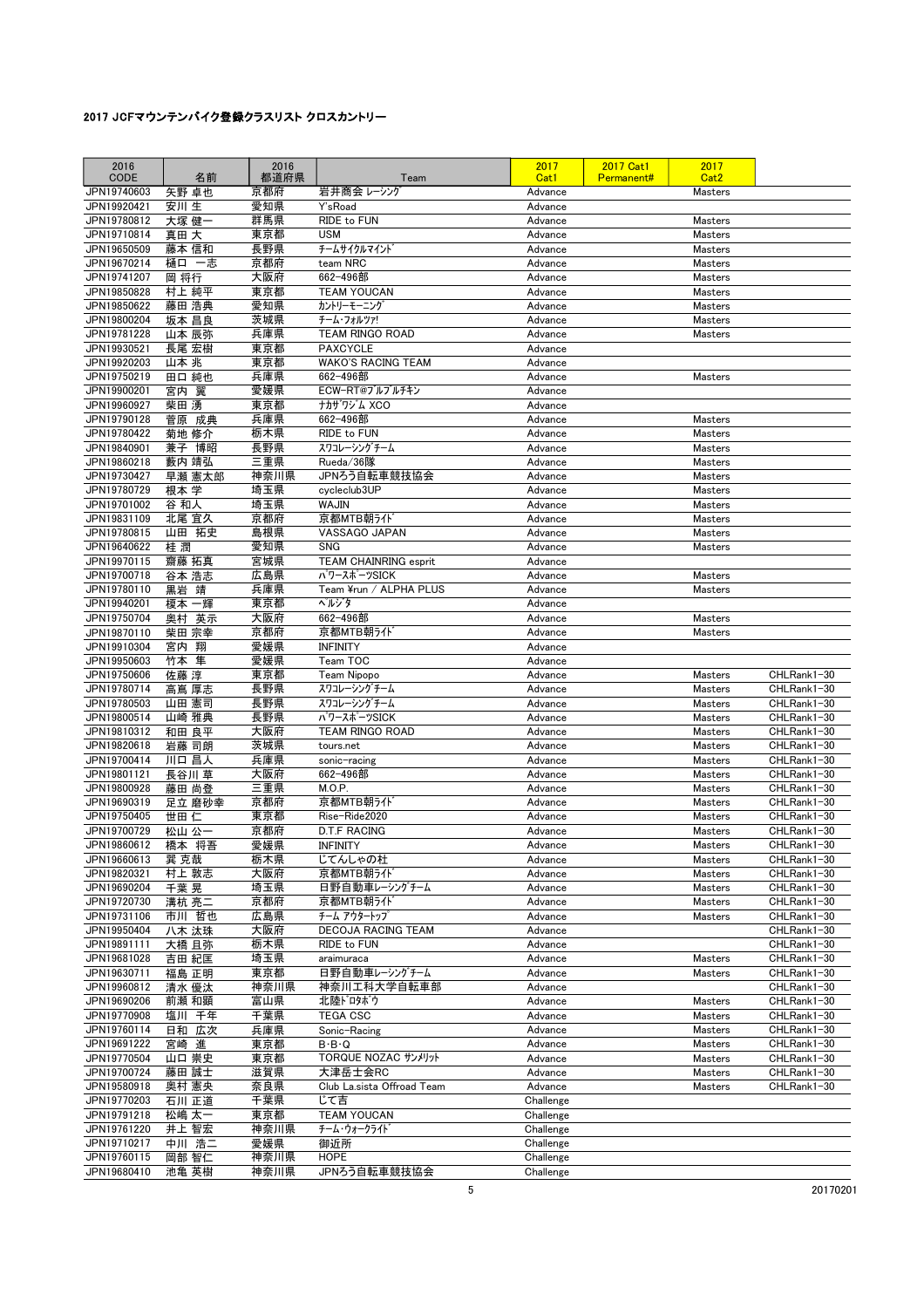| 2016<br><b>CODE</b>        | 名前             | 2016<br>都道府県 | Team                                     | 2017<br>Cat1           | <b>2017 Cat1</b><br>Permanent# | 2017<br>Cat <sub>2</sub> |  |
|----------------------------|----------------|--------------|------------------------------------------|------------------------|--------------------------------|--------------------------|--|
| JPN19681102                | 林 延彦           | 奈良県          | Club La.sista Offroad Team               | Challenge              |                                |                          |  |
| JPN19850603                | 坂本 陽介          | 滋賀県          | ストラーダレーシング                               | Challenge              |                                |                          |  |
| JPN19891220<br>JPN19710424 | 伊澤 悠平          | 静岡県<br>埼玉県   | heyworx<br>team AST                      | Challenge              |                                |                          |  |
| JPN19740315                | 萩原 英二<br>代田 義明 | 東京都          | MilePost BMC Racing                      | Challenge<br>Challenge |                                |                          |  |
| JPN19830916                | 鈴木 崇宣          | 新潟県          | Team Nipopo                              | Challenge              |                                |                          |  |
| JPN19861009                | 山本 淳史          | 大阪府          | <b>DECOJA RACING TEAM</b>                | Challenge              |                                |                          |  |
| JPN19620425                | 川上 弘三          | 静岡県          | <b>Team Nipopo</b>                       | Challenge              |                                |                          |  |
| JPN19730316                | 尾前 靖           | 静岡県          | <b>USM</b>                               | Challenge              |                                |                          |  |
| JPN19880504<br>JPN19951026 | 遠矢 竜祐          | 大阪府          | シマノト <sup>*</sup> リンキング XC B             | Challenge              |                                |                          |  |
| JPN19690426                | 宮田 晋作<br>助川 泰徳 | 熊本県<br>茨城県   | 大薮サイクル<br>ヴァンヴァート茨城                      | Challenge<br>Challenge |                                |                          |  |
| JPN19800218                | 白石 浩之          | 新潟県          | <b>MCC Jadeite Racing</b>                | Challenge              |                                |                          |  |
| JPN19701013                | 永井 稔           | 埼玉県          | チーム埼玉県人                                  | Challenge              |                                |                          |  |
| JPN19680826                | 千原宗之           | 山梨県          | <b>GUESS WHOS BACK</b>                   | Challenge              |                                |                          |  |
| JPN19580216                | 平野 拡稔          | 東京都          | MilePost BMC Racing                      | Challenge              |                                |                          |  |
| JPN19970205                | 千葉 岳           | 東京都          | ナカザワジム XCO                               | Challenge              |                                |                          |  |
| JPN19660426<br>JPN19721226 | 千葉 丈樹<br>尚和    | 埼玉県<br>大阪府   | チーム埼玉県人<br>CHAMPIGNON et TETE RASEE      | Challenge<br>Challenge |                                |                          |  |
| JPN19751121                | 間所<br>岩瀬 一真    | 山口県          | <b>FUJIMOTO FARM</b>                     | Challenge              |                                |                          |  |
| JPN19971227                | 後藤 清作          | 島根県          | <b>RIDE LIFE</b>                         | Challenge              |                                |                          |  |
| JPN19650804                | 清水 辰朗          | 山口県          | <b>FUJIMOTO FARM</b>                     | Challenge              |                                |                          |  |
| JPN19690218                | 篠永 春彦          | 東京都          | かめ風船                                     | Challenge              |                                |                          |  |
| JPN19800410                | 宇都木 実          | 東京都          | <b>USM</b>                               | Challenge              |                                |                          |  |
| JPN19680817                | 青波 政洋          | 愛媛県          | 焼鳥山鳥レーシング                                | Challenge              |                                |                          |  |
| JPN19710823                | 藤田 健治          | 東京都<br>大阪府   | team DEPO                                | Challenge              |                                |                          |  |
| JPN19770926                | 久保田 知<br>千原 規寛 | 兵庫県          | 妄想自転車店                                   | Challenge              |                                |                          |  |
| JPN19730507<br>JPN19761126 | 古郡 今日史         | 静岡県          | Sonic-Racing<br>ミンズーバイク                  | Challenge<br>Challenge |                                |                          |  |
| JPN19721003                | 斉藤<br>孝士       | 広島県          | チーム アウタートップ                              | Challenge              |                                |                          |  |
| JPN19680327                | 伊藤 政利          | 三重県          | TADO BICYCLE TEAM                        | Challenge              |                                |                          |  |
| JPN19920204                | 西村 和洋          | 東京都          | チーム アウタートップ                              | Challenge              |                                |                          |  |
| JPN19760610                | 松村 泰充          | 神奈川県         | team Msk                                 | Challenge              |                                |                          |  |
| JPN19750929<br>JPN19770707 | 金井 弘樹          | 東京都          | ナカザワジム XCO<br><b>USM</b>                 | Challenge              |                                |                          |  |
| JPN19701127                | 武市 佳人<br>石角 充弘 | 東京都<br>京都府   | TEAM XC職人                                | Challenge<br>Challenge |                                |                          |  |
| JPN19670828                | 菅原 純           | 千葉県          | TEAM輪工房                                  | Challenge              |                                |                          |  |
| JPN19890909                | 菅原 一成          | 栃木県          | TEAM菅原                                   | Challenge              |                                |                          |  |
| JPN19790412                | 芹澤 俊司          | 大阪府          | <b>TEAM YOUCAN</b>                       | Challenge              |                                |                          |  |
| JPN19761220                | 木下 真一郎         | 東京都          | KSレーシング                                  | Challenge              |                                |                          |  |
| JPN19890306                | 臼井 真           | 大阪府          | シマノト <sup>・</sup> リンキング XC B             | Challenge              |                                |                          |  |
| JPN19881212<br>JPN19710430 | 松本 章広<br>合田 忠司 | 三重県<br>愛媛県   | CG<br>INFINITY                           | Challenge<br>Challenge |                                |                          |  |
| JPN19860716                | 中重 斉           | 神奈川県         | <b>Team Bremen</b>                       | Challenge              |                                |                          |  |
| JPN19700731                | 田井 善久          | 京都府          | Club La.sista Offroad Team               | Challenge              |                                |                          |  |
| JPN19920906                | 板井 爽平          | 大阪府          | シマノドリンキング XC C                           | Challenge              |                                |                          |  |
| JPN19731221                | 上西 庄二          | 愛媛県          | INFINITY                                 | Challenge              |                                |                          |  |
| JPN19910710                | 高村 駿           | 静岡県          | Team Naro                                | Challenge              |                                |                          |  |
| JPN19850326<br>JPN19830425 | 福森 毅<br>田中 善展  | 大阪府<br>大阪府   | シマノトリンキング XC A<br>シマノドリンキング XC A         | Challenge<br>Challenge |                                |                          |  |
| JPN19650706                | 江部 敏           | 新潟県          | F(t)麒麟山Racing                            | Challenge              |                                |                          |  |
| JPN19760302                | 平井 敏文          | 大阪府          | TEAM XC職人                                | Challenge              |                                |                          |  |
| JPN19690418                | 高橋 友一          | 秋田県          | MUD MOUNTAIN SSer                        | Challenge              |                                |                          |  |
| JPN19701014                | 服部 森彦          | 山梨県          | <b>CROSS YAMANASHI</b>                   | Challenge              |                                |                          |  |
| JPN19760507                | 横山 亮           | 宮崎県          | エイル宮崎レーシング                               | Challenge              |                                |                          |  |
| JPN19911109<br>JPN19901003 | 榎本 耕大          | 滋賀県<br>愛知県   | チーム アウタートップ<br>JPNろう自転車競技協会              | Challenge<br>Challenge |                                |                          |  |
| JPN19931107                | 戸田 寛幸<br>中澤 陽一 | 大阪府          | #REF!                                    | Challenge              |                                |                          |  |
| JPN19900819                | 川久保 夏貴         | 高知県          | 高知CTC                                    | Challenge              |                                |                          |  |
| JPN19860829                | 田中 良平          | 石川県          | トンデ゛モクラフ゛                                | Challenge              |                                |                          |  |
| JPN19740701                | 島本 誠           | 和歌山県         | TEAM NEXT STAGE                          | Challenge              |                                |                          |  |
| JPN19771215                | 平脇 健二          | 神奈川県         | <b>TEAM YOUCAN</b>                       | Challenge              |                                |                          |  |
| JPN19720213                | 相場 裕之          | 埼玉県          | tours.net.h                              | Challenge              |                                |                          |  |
| JPN19760827                | 羽根田 大          | 宮崎県          | エイル宮崎レーシング                               | Challenge              |                                |                          |  |
| JPN19650204<br>JPN19971121 | 山本 秀明<br>阿部 拓哉 | 愛媛県<br>神奈川県  | 焼鳥山鳥レーシング<br>Cyclery KIRIN / KMC / iPlan | Challenge<br>Challenge |                                |                          |  |
| JPN19680713                | 若月 浩二          | 東京都          | Rise-Ride2020                            | Challenge              |                                |                          |  |
| JPN19770302                | 麥嶋 保徳          | 長野県          | <b>TRC</b>                               | Challenge              |                                |                          |  |
| JPN19891224                | 白石 千尋          | 和歌山県         | DECOJA RACING TEAM                       | Challenge              |                                |                          |  |